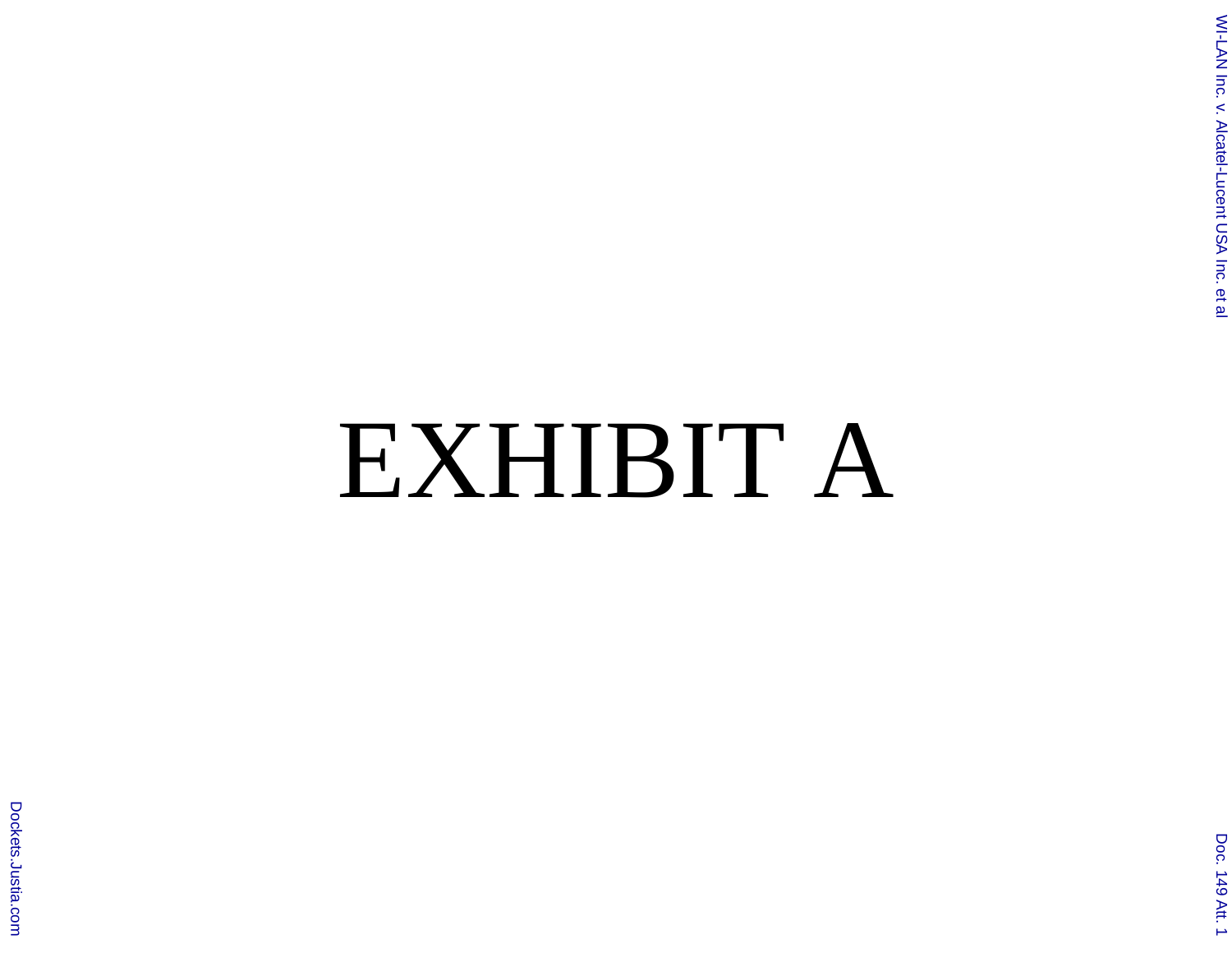## **EXHIBIT A**

## **The Parties' Proposed Construction of Each Disputed Claim Term, Phrase, or Clause**

| <b>CLAIM TERM</b>                                                                                                                                                                | <b>PLAINTIFF'S PROPOSED</b><br><b>CONSTRUCTION</b>                                                                                                                                                                                                                                                                       | <b>DEFENDANTS' PROPOSED</b><br><b>CONSTRUCTION</b>                                                            |
|----------------------------------------------------------------------------------------------------------------------------------------------------------------------------------|--------------------------------------------------------------------------------------------------------------------------------------------------------------------------------------------------------------------------------------------------------------------------------------------------------------------------|---------------------------------------------------------------------------------------------------------------|
| channel pool                                                                                                                                                                     | Plain and ordinary meaning                                                                                                                                                                                                                                                                                               | "The set of orthogonal channels available<br>to a central terminal to use to establish<br>wireless links"     |
| orthogonal channel(s)                                                                                                                                                            | Wi-LAN proposes construing "orthogonal<br>channels" (in the plural) and "orthogonal<br>channel" (in the singular) separately, as<br>follows:<br>Orthogonal channels: "A set of channels<br>that cross-correlate to zero with respect to<br>each other"<br>Orthogonal channel: "One of the set of<br>orthogonal channels" | Orthogonal channel: "A communication<br>channel defined by an orthogonal code"                                |
| overlay code                                                                                                                                                                     | "Orthogonal codes used to increase the<br>number of orthogonal channels that would<br>otherwise be available"                                                                                                                                                                                                            | "A second code applied in series with the<br>orthogonal code"                                                 |
| parameters pertaining to a wireless link<br>within the cell indicative of whether that<br>wireless link is subject to interference<br>from signals generated by said other cells | Plain and ordinary meaning                                                                                                                                                                                                                                                                                               | "Two or more indicators that an individual<br>wireless link is experiencing interference<br>from other cells" |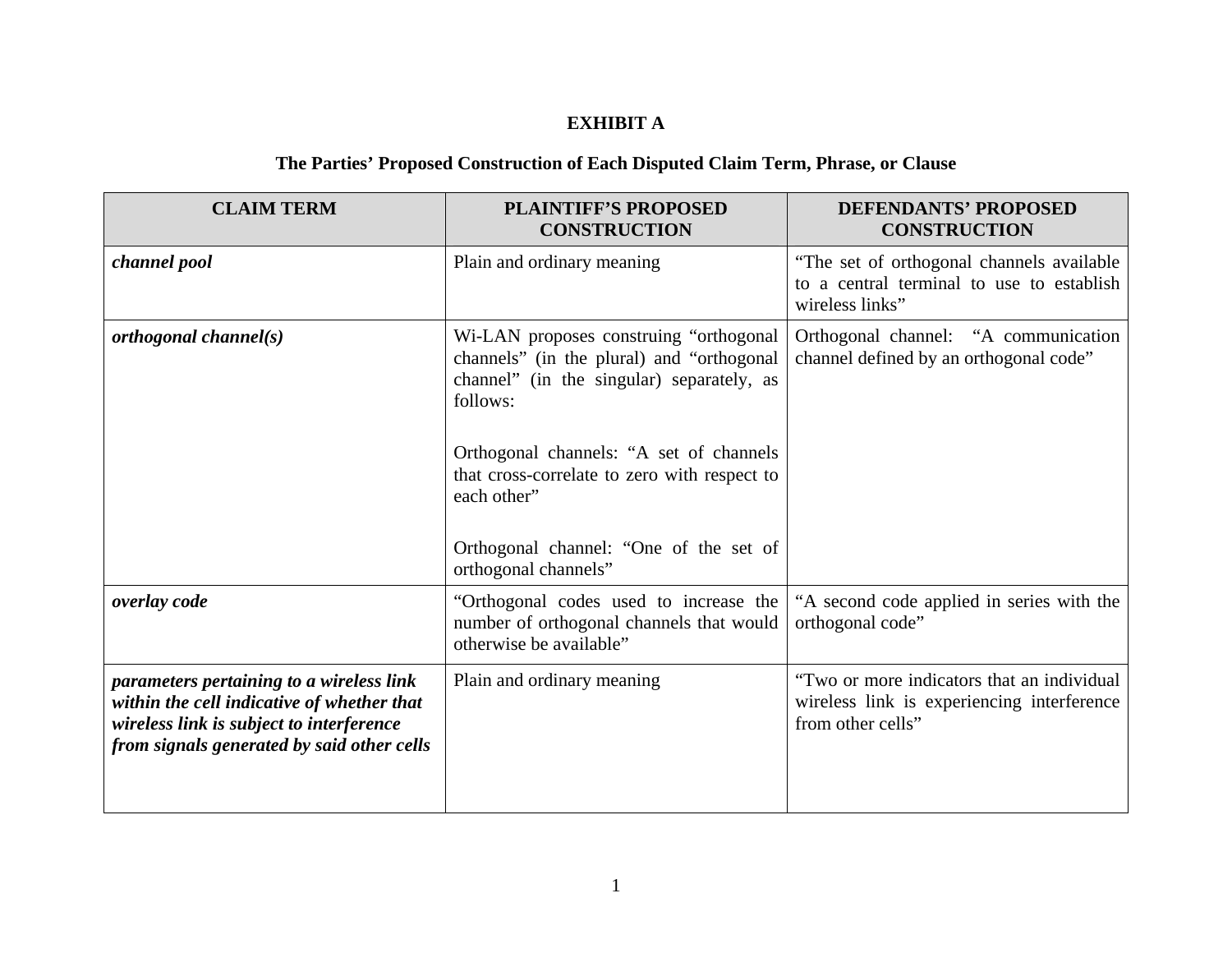| <b>CLAIM TERM</b>                                                                                                                                                                                          | <b>PLAINTIFF'S PROPOSED</b><br><b>CONSTRUCTION</b>                                                                                                                                                                                                                                                                                                                                     | <b>DEFENDANTS' PROPOSED</b><br><b>CONSTRUCTION</b>                                                                                                                                                                                 |
|------------------------------------------------------------------------------------------------------------------------------------------------------------------------------------------------------------|----------------------------------------------------------------------------------------------------------------------------------------------------------------------------------------------------------------------------------------------------------------------------------------------------------------------------------------------------------------------------------------|------------------------------------------------------------------------------------------------------------------------------------------------------------------------------------------------------------------------------------|
| subscriber terminal                                                                                                                                                                                        | "User equipment"                                                                                                                                                                                                                                                                                                                                                                       | "A fixed-location device"                                                                                                                                                                                                          |
| time division multiplexing (TDM)<br>techniques<br><b>TDM</b> techniques                                                                                                                                    | "Techniques for allocating an interval of<br>time within a predetermined frame period<br>to a data item, based on one or more<br>characteristics associated with the data<br>item"                                                                                                                                                                                                     | "Methods in which a communication<br>channel is shared among multiple wireless<br>links by allowing each to use the channel<br>for a given period of time in a defined,<br>repeated sequence"                                      |
| <b>Plaintiff's proposed term:</b><br>a TDM decoder arranged to extract a data<br>item from a predetermined time slot<br>within said orthogonal channel<br>Defendants' proposed term:<br><b>TDM</b> decoder | Wi-LAN believes that it is improper to<br>construe this term in isolation. Rather, Wi-<br>LAN proposes construing the term "a<br>TDM decoder arranged to extract a data<br>item from a predetermined time slot within<br>said orthogonal channel," as follows:<br>"Hardware or software for extracting a<br>data item from a predetermined time slot<br>within the orthogonal channel" | "A device used to extract information from<br>a communication channel that is shared<br>among<br>multiple wireless links<br>$_{\rm by}$<br>allocating a given period of time to each<br>such link in a defined, repeated sequence" |
| <b>Plaintiff's proposed term:</b><br>a TDM encoder arranged to apply time<br>division multiplexing (TDM) techniques<br>Defendants' proposed term:<br><b>TDM</b> encoder                                    | Wi-LAN believes that it is improper to<br>construe this term in isolation. Rather, Wi-<br>LAN proposes construing the term "a<br>TDM encoder arranged to apply time<br>division multiplexing (TDM) techniques,"<br>as follows:<br>"Hardware or software for applying TDM<br>techniques"                                                                                                | "A device that applies time division<br>multiplexing (TDM) techniques to share a<br>communication channel among multiple<br>wireless links"                                                                                        |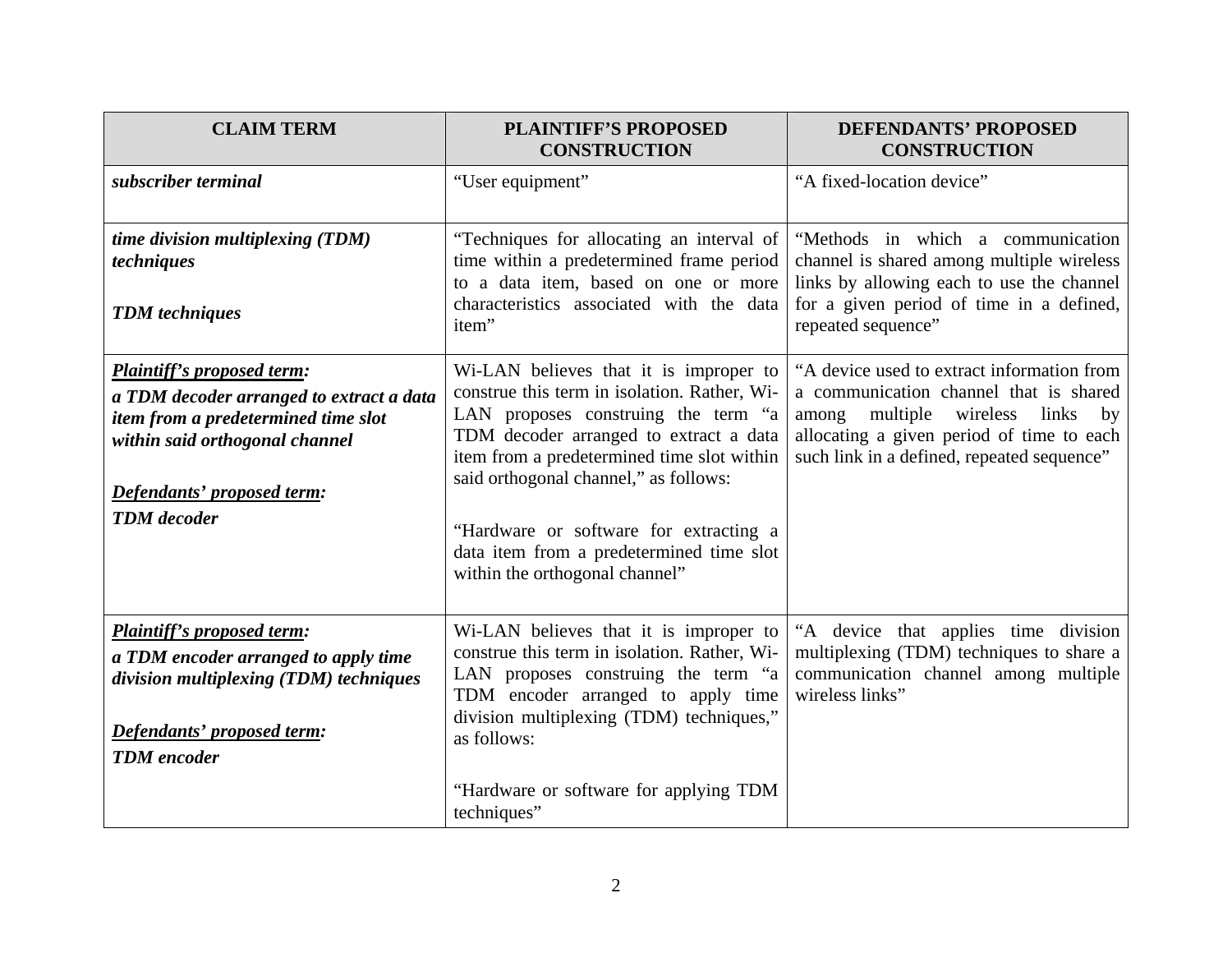| <b>CLAIM TERM</b>                                                                                                                                                                                                         | <b>PLAINTIFF'S PROPOSED</b><br><b>CONSTRUCTION</b>                                                                                                                                                                                                                                                                                                                                                                                                                                                                       | <b>DEFENDANTS' PROPOSED</b><br><b>CONSTRUCTION</b>                                                              |
|---------------------------------------------------------------------------------------------------------------------------------------------------------------------------------------------------------------------------|--------------------------------------------------------------------------------------------------------------------------------------------------------------------------------------------------------------------------------------------------------------------------------------------------------------------------------------------------------------------------------------------------------------------------------------------------------------------------------------------------------------------------|-----------------------------------------------------------------------------------------------------------------|
| time slot                                                                                                                                                                                                                 | "An interval of time"                                                                                                                                                                                                                                                                                                                                                                                                                                                                                                    | "A period of time during which a single<br>wireless link is permitted to use a shared<br>communication channel" |
| channelisation means for determining<br>which of the orthogonal channels will be<br>subject to TDM techniques, and for<br>transmitting that information to a plurality<br>of subscriber terminals<br>'326 patent, claim 6 | Function: determining which of the<br>orthogonal channels will be subject to<br>TDM techniques<br>Corresponding Structure: The modem shelf<br>46, including at least the Demand<br>Assignment Engine 380 described in the<br>'326 patent. (See also Ex. B.)<br>Function: transmitting that information to a<br>plurality of subscriber terminals<br>Corresponding Structure: The modem shelf<br>46, the power supply 44 and RF Combiner<br>42. (See, e.g., '326 patent, 7:35-8:51, Fig.<br>3 & Fig. 3A; see also Ex. B.) | Indefinite under 35 U.S.C. §112                                                                                 |
| channelisation means also determines, for<br>those orthogonal channels subject to TDM<br>techniques, how many time slots will be<br>provided within each orthogonal channel<br>'326 patent, claim 7                       | for<br>Function:<br>determining,<br>those<br>orthogonal channels subject to TDM<br>techniques, how many time slots will be<br>provided within each orthogonal channel<br>Corresponding Structure: The modem shelf<br>46, including at least the Demand<br>Assignment Engine 380 described in the<br>'326 patent. (See also Ex. B.)                                                                                                                                                                                       | Indefinite under 35 U.S.C. §112                                                                                 |
| <i>channelisation means</i> for determining<br>which of the orthogonal channels will be<br>subject to overlay codes,<br>and<br>for                                                                                        | Function: determining which of the<br>orthogonal channels will be subject to                                                                                                                                                                                                                                                                                                                                                                                                                                             | Indefinite under 35 U.S.C. §112                                                                                 |